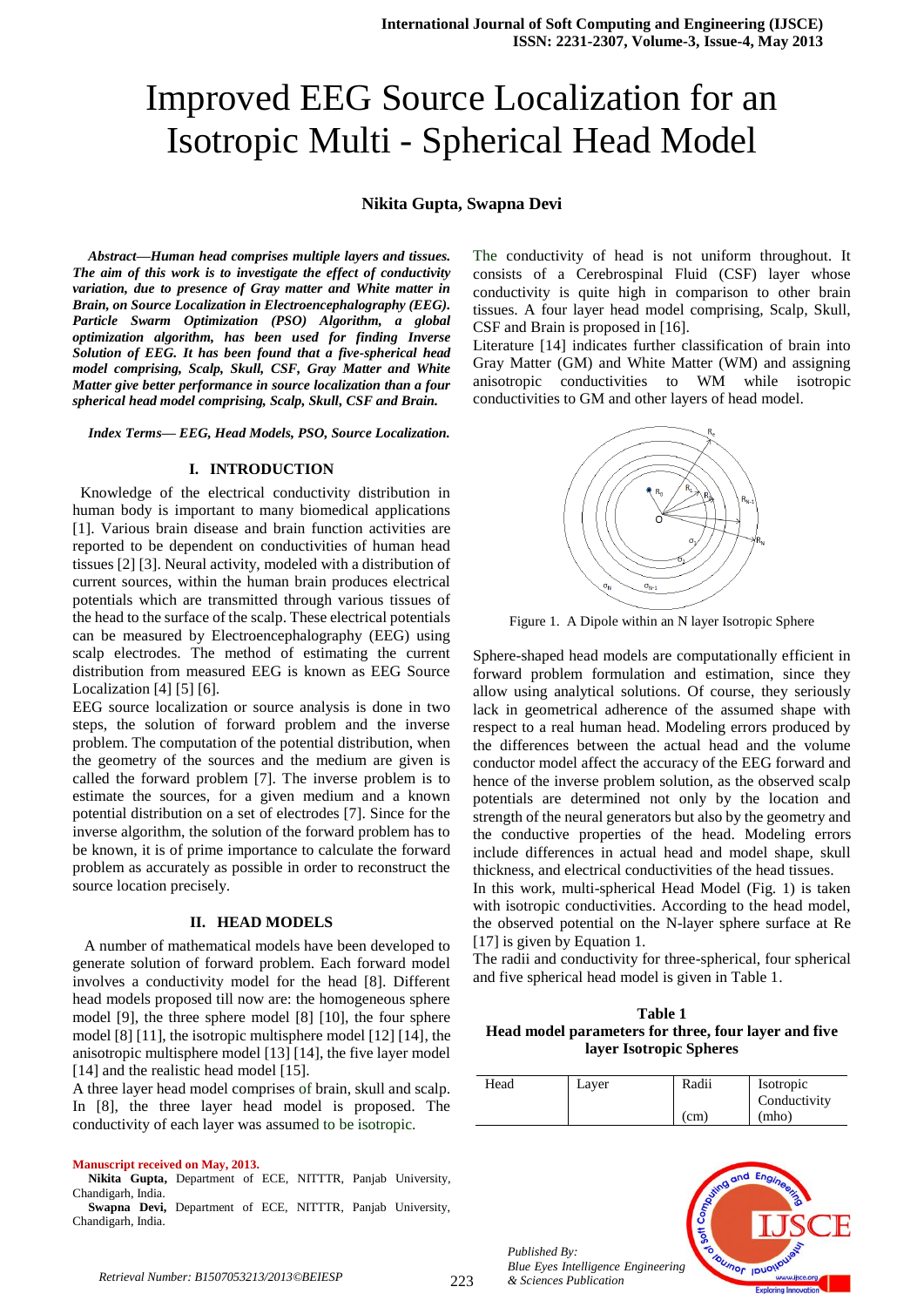| Three        | Scalp              | 10  | 0.33   |  |
|--------------|--------------------|-----|--------|--|
| Layered      | Skull              | 9.4 | 0.0042 |  |
|              | Brain              | 8.7 | 0.33   |  |
| Four         | Scalp              | 10  | 0.33   |  |
| Layered      | Skull              | 9.4 | 0.0042 |  |
|              | CSF                | 8.7 | 1.0    |  |
|              | Brain              | 8.5 | 0.33   |  |
| Five Layered | Scalp              | 10  | 0.33   |  |
|              | Skull              | 9.4 | 0.0042 |  |
|              | <b>CSF</b>         | 8.7 | 1.0    |  |
|              | <b>Gray Matter</b> | 8.5 | 0.33   |  |
|              | White Matter       | 6.7 | 0.14   |  |

Forward solutions of five layer models are compared with those of four layered head model and three layered head model where it was found that Head model with 5 layers produces less error in comparison to other two models.

## III. SOURCE LOCALIZATION

Several Source reconstruction methods have been developed to provide more and more accurate solutions to the inverse EEG problem. In this work, Particle Swarm Optimization (PSO) Algorithm has been used for source localization

#### **The PSO algorithm**

In PSO, a swarm of N particles is created. PSO then optimizes the problem by having these N population particles and moving these particles around in the search-space according to the mathematical formulae over the particle's position and velocity. Each particle's movement is influenced by its local best known position and is also guided toward the global best known positions in the search-space, which are updated as better positions are found by other particles. This is expected to move the swarm toward the best solutions. The PSO algorithm used in this work is described as follows:

*Step 1*: Initialize the swarm of particles, N, uniformly distributed in a hyperspace.

*Step 2*: Evaluate the fitness of each particle using its current position.

*Step 3*: Compare the present fitness with fitness evaluated so far. If the particle's current position is better than the previous best position, update it.

*Step 4*: Compare the fitness of each particle to the global best particle. Update the global best particle.

*Step 5*: Update each particle's velocity as [8]:

$$
\overrightarrow{v_{id}} = \chi \left( v_{id} + c_1 \epsilon_1 (p_{id} - x_{id}) + c_2 \epsilon_2 (p_{gd} + x_{id}) \right), \tag{2}
$$

where,  $x_{id}$  is a possible solution(Dipole Location) defined by the  $i^{th}$  particle location in the search space,  $p_{id}$  is its best solution and  $p_{gd}$  is the global best solution among all particles until the current iteration.  $\chi$  = 0.72984, c<sub>1</sub> = c<sub>2</sub> = 2.05. *Step 6*: Update position of each particle:

$$
x_{id} = v_{id} + x_{id}
$$
 (3)  
 
$$
x_{tan} = v_{id} + x_{id}
$$
 (3)

*Step 7*: Move to step 2 and repeat until convergence.

# IV. EXPERIMENT AND RESULT

For demonstration, we have synthetically generated EEG for head model with known dipole location. EEG is measured using 10-20 Electrode System. For implementing this, the entire work has been done in three phases:

*Phase I: Development of Head models.* Three, Four and Five Concentric Isotropic Layer Head models are designed.

*Phase II: Designing Electrode System.* Internationally accepted 10-20 Electrode System is used for forward EEG calculation.

*Phase III: Design and Implementation of Source Localization Algorithm.* Particle Swarm Optimization Algorithm, with N particles, has been used for Source Localization.

Starting with N=6 particles, distributed over entire head, the PSO converges to find one best dipole position after going through 50 iterations. The table below shows the result of applying PSO to a three spherical, four spherical and five spherical head model over two test locations: (i) Location (30,20,30), (ii) Dipole Location (-10,10.0).

**Table 2 Original Dipole Location for two Dipoles and the Reconstructed Dipole Locations**

|          |        | P     | D       | P       | p       |
|----------|--------|-------|---------|---------|---------|
| Dipole   | Rx(mm) | 30    | 25.55   | 29.96   | 28.59   |
| Location | Ry(mm) | 20    | 29.28   | 20.07   | 20.00   |
| (1)      | Rz(mm) | 30    | 26.18   | 26.85   | 29.99   |
| Dipole   | Rx(mm) | $-10$ | $-8.73$ | $-9.31$ | $-9.35$ |
| Location | Ry(mm) | 10    | $-8.46$ | 8.84    | 8.84    |
| (2)      | Rz(mm) |       | 9.84    | 7.29    | 4.45    |



Figure 2. Original Dipole in red color with reconstructed dipole in black, blue and green color respectively for three spherical, four spherical and five spherical head models.

### V. CONCLUSION

Conductivity in the head varies with different tissues and shows significant effects on source localization [15]. In this work, we have partitioned CSF into white matter and gray matter and then implemented the source reconstruction algorithm. Results have shown that when the head is modeled precisely by taking into account more layers, source reconstruction is better and more accurate. The accuracy obtained is less than 0.5mm. The reconstruction for both test dipoles shows that a five spherical head model localizes the original test dipole more accurately than a four spherical head model. The three spherical head model performs the worst in source localization amongst all. So, it is necessary to model the head as close to realistic head as possible. Even better results are expected when the conductivity variations are taken into account as within each layer also, there are tissues whose conductivity is different in transverse and tangential

directions. A realistic head model with more tissues and varying conductivity when used with source construction

*Blue Eyes Intelligence Engineering* 

*Published By:*

*& Sciences Publication*